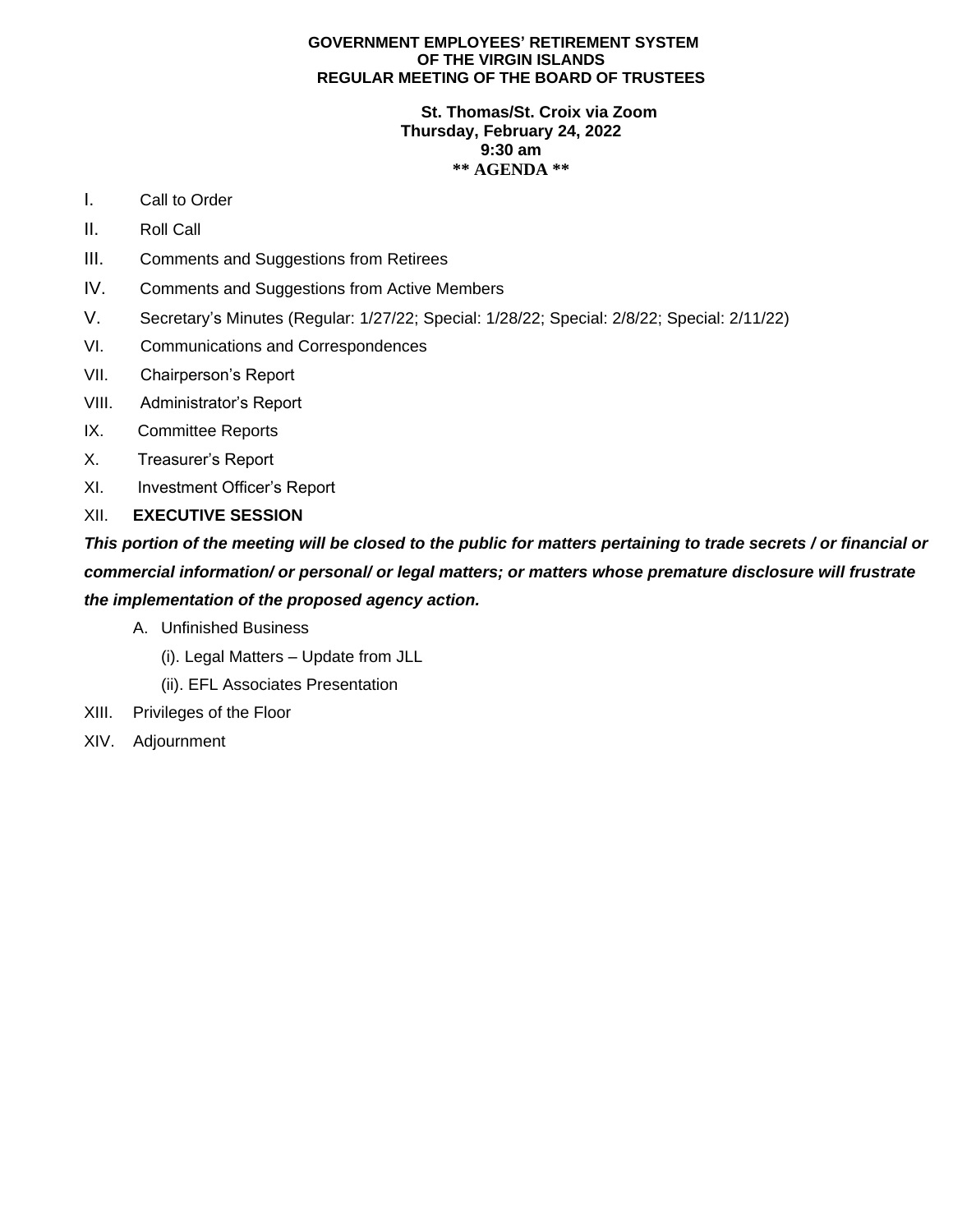The Regular Meeting of the Board of Trustees for February 24, 2022 was called to order at 9:32 am. The meeting was held via Zoom. At roll call, Trustees present were Trustee Dorsey, Liger, Russell, and Bowry. Trustees not present during the roll call were Callwood, McDonald, and Smith. A quorum was established with 4 voting trustees present and 3 absent (Callwood, McDonald, and Smith.). Trustee Callwood joined the meeting after the roll call. Ex-officio member Cindy Richardson submitted a letter to be excused.

Staff in attendance: Austin Nibbs, Administrator, Cathy Smith, General Counsel, Ishmael Meyers, Deputy General Counsel, Asiah Clendinen Gumbs, COO, Glenville Henderson, Investment Analyst, Sakeeda Figueroa, Communication Specialist, LeSean Moses, IT, and Nikia Coley, Administrative Assistant to the Board of Trustees.

Also, present in the meeting were Pedro K. Williams, Board Counsel and Kelsha Williams (Associate Pedro Williams Law Offices).

### **Comments and Suggestions from Retirees and Active Members**

There were no comments or suggestions from retirees or active members.

Before the Secretary's minutes Trustee Russell stated that he has to leave the meeting before noon and would like to make a motion to reorder the agenda to go into executive session to address the lease and unfinished business. Trustee Dorsey seconded the motion and also stated that he had to leave the meeting about the same time. No vote on the motion was taken.

The Administrator asked Attorney Smith to contact JLL to see if they are available because they were not scheduled to be available until 11:30am (AST). Also, EFL Associates was scheduled to present at a later time. The Chairman recommended that we proceed with the agenda until we can confirm available times for JLL and EFL Associates. Attorney Smith reported that she had contacted JLL, and they would be available to join us at 10:00am (AST).

#### **Secretary's Minutes**

A motion was made by Trustee Callwood and seconded by Trustee Dorsey to approve the Board meeting minutes for January 27, 2022 Regular Board meeting. The motion passed with 5 yes (Callwood, Dorsey, Liger, Russell, and Bowry); and 2 absent (Mc Donald and Smith).

A motion was made by Trustee Callwood and seconded by Trustee Dorsey to approve the meeting minutes for January 28, 2022 Special Board meeting. The motion passed with 5 yes (Callwood, Dorsey, Liger, Russell, and Bowry); and 2 absent (Mc Donald and Smith).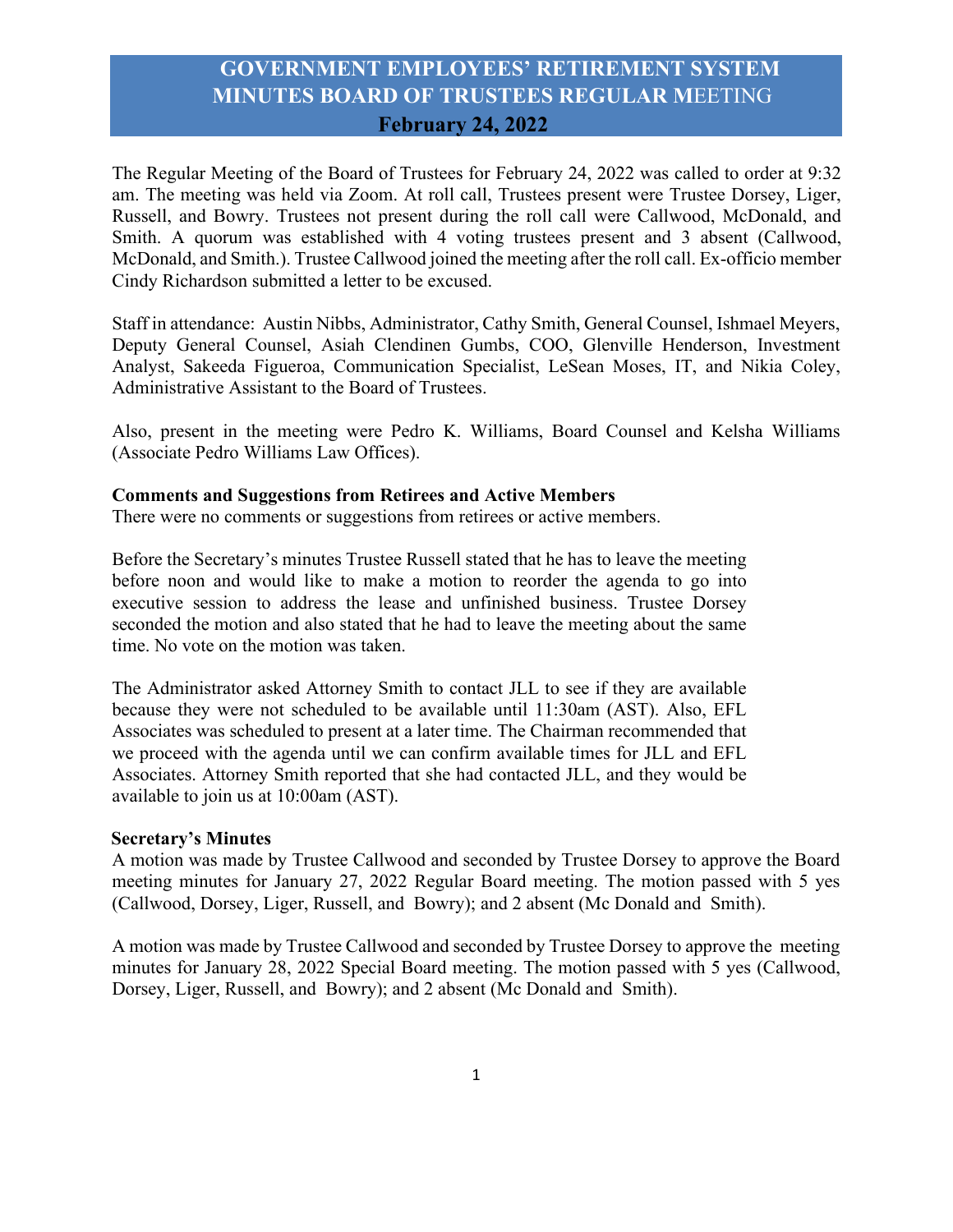A motion was made by Trustee Callwood and seconded by Trustee Dorsey to approve the meeting minutes for February 8, 2022 Special Board meeting. The motion passed with 5 yes (Callwood, Dorsey, Liger, Russell, and Bowry); and 2 absent (Mc Donald and Smith).

A motion was made by Trustee Callwood and seconded by Trustee Russell to approve the meeting minutes for February 11, 2022 Special Board meeting. The motion passed with 4 yes (Callwood, Liger, Russell, and Bowry); 1 not voting (Dorsey), and 2 absent (Mc Donald and Smith).

## **Communications and Correspondences**

1). Letter to Andrew L. Smith, WAPA CEO dated January 28, 2022 from the Administrator summarizing the obligations owed to the GERS and requesting a date to meet to discuss the outstanding obligations.

2). Report from Keith Richards, Assistant Commissioner, DPNR dated February 11, 2022 recommending the request from GERS to amend the official zoning map No. STZ-7 to rezone Parcels 2 and 4 Estate Thomas, Nos. 6B and 6F New Quarter from W-2 (Waterfront-Industrial) to R-3 (Residential Density).

3). Letter to the Administrator from ex-officio member Cindy Richardson requesting to be excused because of her swearing in ceremony.

4). Letter to Andrew L. Smith, WAPA CEO dated February 16, 2022 from the Administrator thanking him for meeting on February  $15<sup>th</sup>$  and setting forth the terms of repayment of the outstanding obligations discussed in the meeting. As follows:

The total amount that must be remitted immediately and highlighted in yellow on Exhibit A is \$1,949,703.60 (employee deductions - \$232,449.21 and employee contributions - \$1,717,254.39).

We did agree to enter into an installment payment plan for the employer contributions and all the accumulated interest and late fees.

Please provide us with a realistic and durable monthly installment payment plan as follows: 1). To remit to the GERS 10 days after the pay period the current deductions and employee and employer contributions.

2). Payment to the GERS on the outstanding employer contributions over a 12-month period beginning March 1, 2022.

Board Counsel asked what the deadline was to respond to the letter. The Administrator responded 10 days from February  $16<sup>th</sup>$ .

Trustee Dorsey raised a point of information and asked the Administrator what would happen if WAPA did not respond after the 10 days. The Administrator responded that management would make a decision at that time.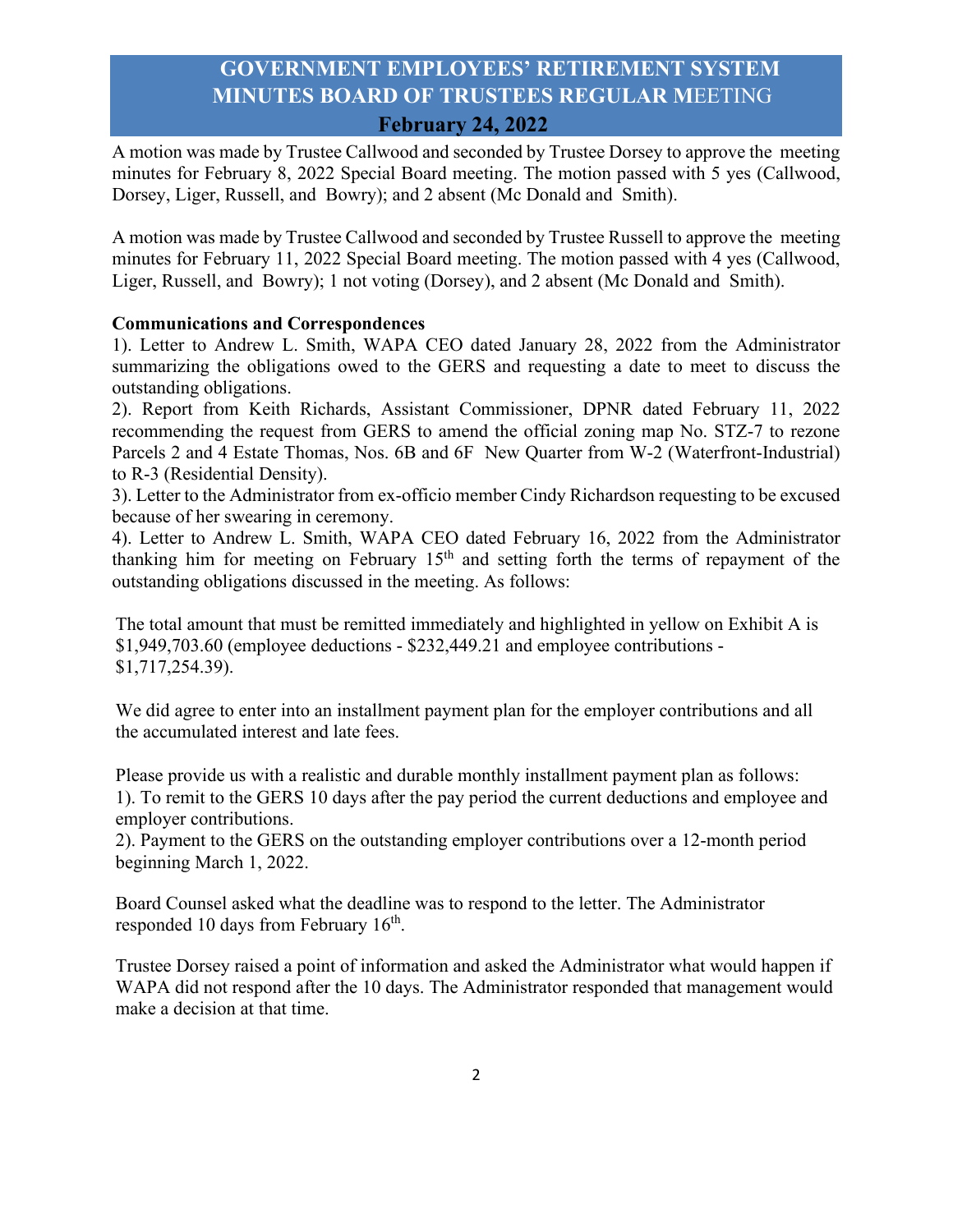A motion was made by Trustee Dorsey and seconded by Trustee Callwood to amend the previous resolution and grant the Administrator an additional 30 days to effectuate a settlement agreement with WAPA or initiate legal action. The motion passed 5 yes (Callwood, Dorsey, Liger, Russell, and Bowry) and 2 absent (McDonald and Smith).

Trustee Russell asked the Administrator what type of document would be needed to reduce the decision made between WAPA and the GERS and if an MOU would be appropriate. The Administrator responded that he did not think an MOU would be necessary. The installment plan agreement between WAPA and GERS would be sufficient. The Chairman asked the General Counsel her thoughts. The General Counsel responded that GERS would enter into a payment plan that will be signed off by both parties.

## **Chairman's Report**

The Chairman mentioned that he was pleased and excited with the passage of Act No. 8540 – Matching Fund Special Purpose Securitization Act of 2022, also if becomes a reality will be known as the GERS Rescue Act. The Act provides for significant infusion of contributions in the amount of \$4 billion over 30 years, which would be enough to fund the benefits for the foreseeable future. The GVI and GERS negotiated and signed a Settlement Agreement which was required by the Act. Pursuant to that agreement, GERS agreed to drop all money claims and dismiss all pending litigation against the government upon the issuance of the GERS Funding Note. That is the instrument that guarantees the annual contributions to the GERS. The ball is now with the Governor and his financial team to execute. On behalf of the members of the GERS, special thanks to the Plan Sponsor, the GVI for stepping up to the plate, and to the 34<sup>th</sup> Legislature for unanimously passing Bill No-34-0188, which was a result of the amount of work done by the GERS Subcommittee of the Committee on Finance. Also, thanks to the members of the staff and the GERS Board in acting expeditiously in providing technical support and the required approvals. An excellent demonstration of collaboration between all stakeholders and looking forward to it fruition.

Trustee Russell asked to comment and wanted to give GRUFF (Government Retirees United for Fairness) credit regarding the passage of the Bill No. 34-0188. GRUFF started the proposal to have the rum cover overs dedicated to the GERS. Also, he would like to acknowledge the GERS legal staff for their contributions. Hopefully, the administration would live up to the dictates of the law. Trustee Russell commended the Chairman for his support of the legislation.

The Chairman congratulated GRUFF for its activism not just for this issue but for all other issues affecting the GERS.